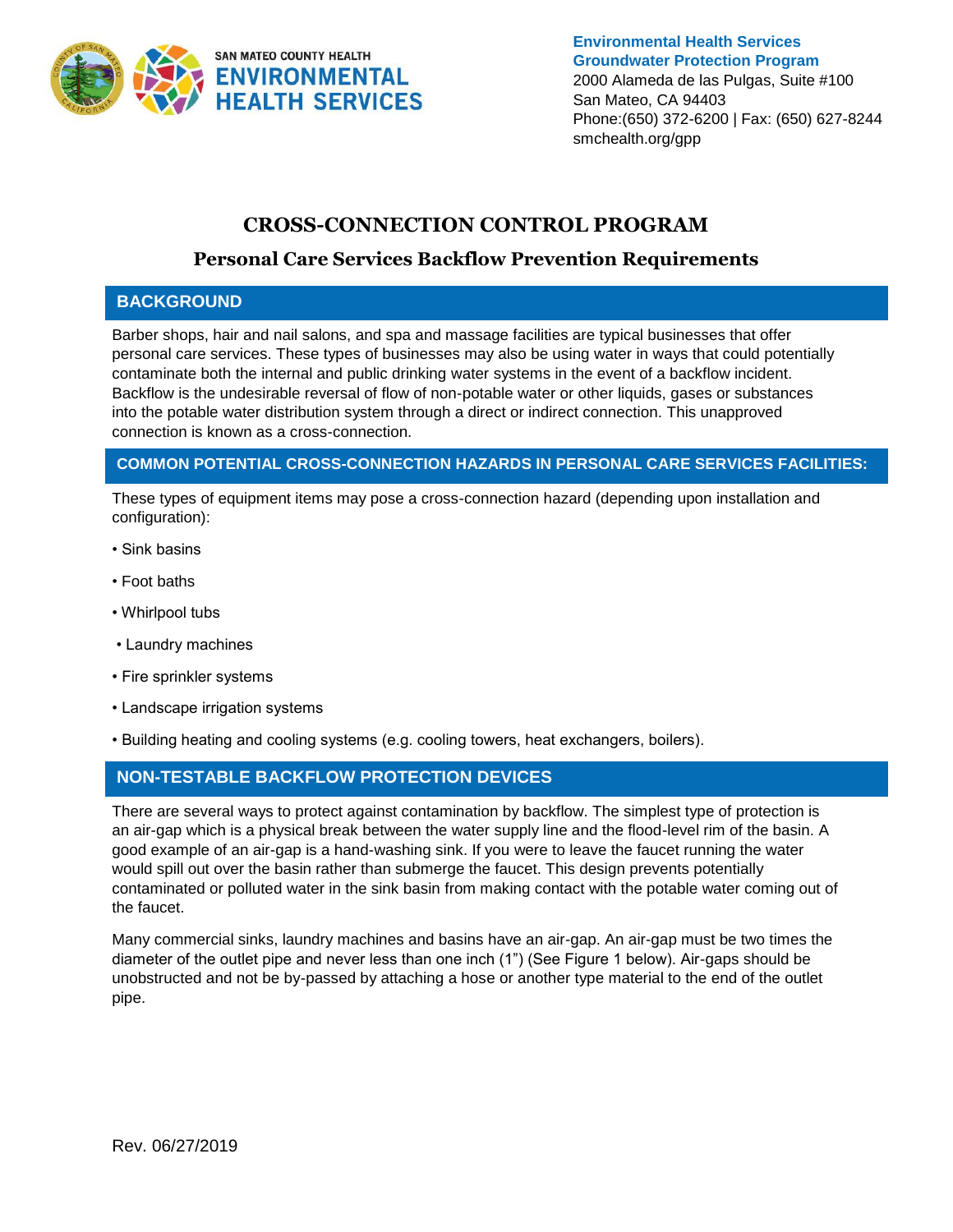

**Environmental Health Services Groundwater Protection Program**

2000 Alameda de las Pulgas, Suite #100 San Mateo, CA 94403 Phone:(650) 372-6200 | Fax: (650) 627-8244 smchealth.org/gpp

**Figure 1 – Air gap** 



Another commonly used form of backflow protection in Personal Care Facilities is the Atmospheric Vacuum Breaker (AVB), which is illustrated below. In order to work properly, the AVB must be at least six (6") inches higher than any downstream piping and cannot be under pressure for greater than twelve of any twenty-four hour period. AVBs do not need to be annually tested by a County-certified Backflow Prevention Assembly Tester, but they should be examined at least annually to ensure they are still functioning properly.

If the equipment items in your facility have an AVB properly installed or an air-gap, additional backflow prevention may not be required.

Atmospheric Vacuum Breaker Typical Installation



**TESTABLE BACKFLOW PREVENTION ASSEMBLIES**

Another form of backflow prevention is the use of Backflow Prevention Assemblies (BPAs). There are several different types of BPAs. They are typically installed either at the water meter or on the waterline supplying water to the equipment item that is a hazard. San Mateo County CrossConnection Control Program maintains an inventory of these types of assemblies. These are required to be tested upon installation and annually thereafter by a San Mateo Countycertified Backflow Prevention Assembly Tester.

**Figure 2 – Atmospheric Vacuum Breaker (AVB)**